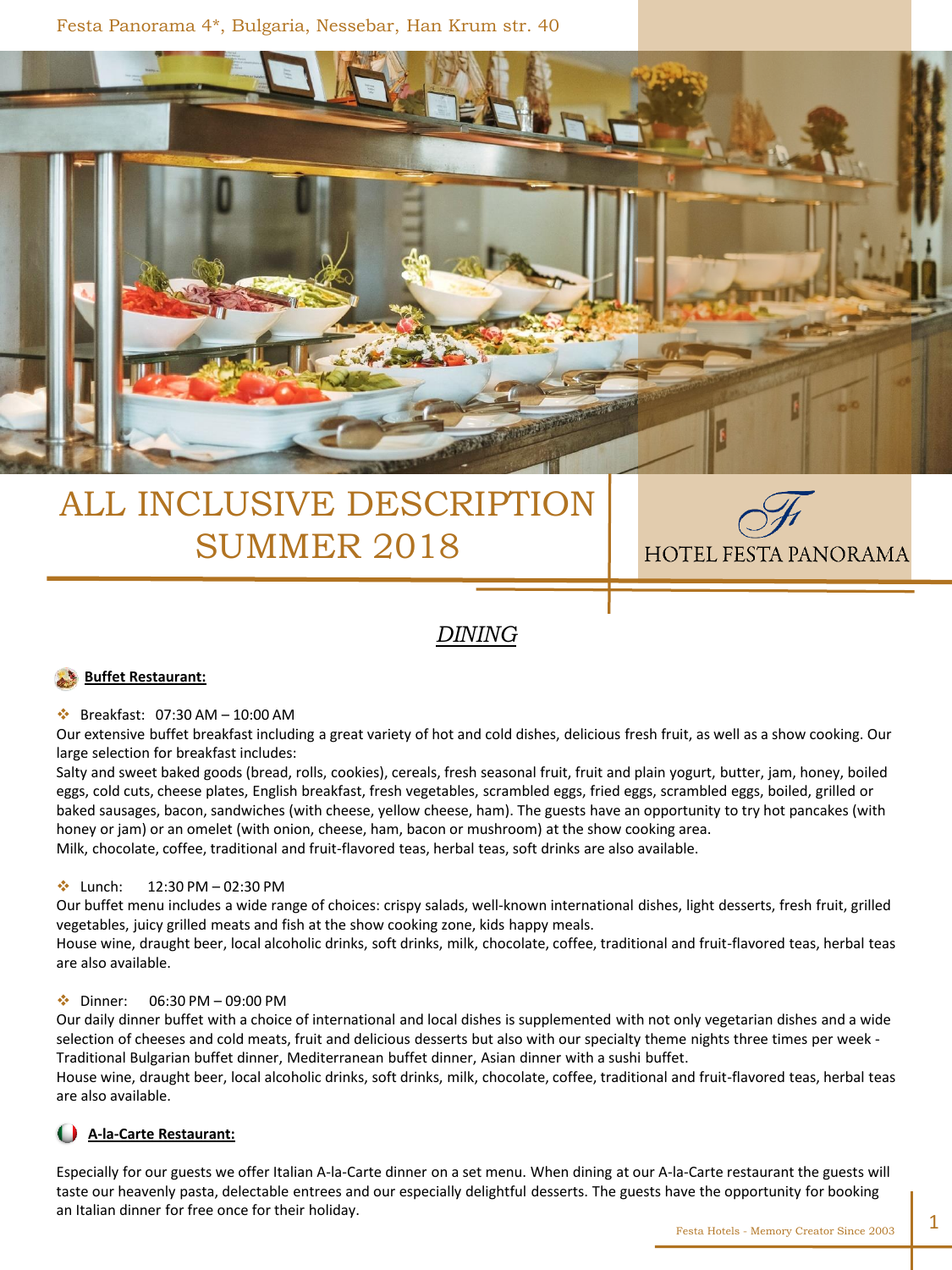

# ALL INCLUSIVE DESCRIPTION SUMMER 2018

## *BARS*

#### **Lobby Bar:**

 $\div$  Beverages: 10:00 AM - 11:00 PM

Our guests can enjoy all day beverages at the Lobby Bar. The Lobby Bar provides an expansive choice of areas to sit and enjoy drinks. It is situated on the Reception level and serves local alcoholic beverages, soft drinks, juices, cocktails, hot drinks (coffee, cappuccino, milk, cocoa, mochaccino, hot chocolate).

 $\div$  Snacks: 10:00 AM – 11:00 AM / 04:00 PM – 05:00 PM

The hotel's spacious Lobby Bar offers tasty snacks every day from 10:00 AM - 11:00 AM and 04:00 PM - 05:00 PM. The hotel guests have an opportunity to choose from a variety of light snacks, pastries and crackers.

#### **Pool Bar:**

 $\cdot \cdot$  Beverages: 10:00 AM - 09:00 PM

While our guests are at the pool and enjoy the sun they can enjoy also all-day beverages at the Pool Bar. It is situated next to the Outdoor swimming pool and serves local alcoholic beverages, soft drinks, juices, cocktails, hot drinks (coffee, cappuccino, milk, cocoa, mochaccino, hot chocolate).

 $\div$  Snacks: 11:00 AM – 05:00 PM

Pool Bar serves a big choice of food, hot and cold snacks and ice - cream. Crispy French fries, freshly baked burgers, hot dogs, a variety of pizza slices, crispy chicken wings, glazed mini meatballs and ice-cream are only a small part of our delicious suggestions.

#### **Fresh Bar:**

 $\cdot$  Beverages: 10:00 AM – 12:00 AM / 03:00 PM – 05:00 PM

The Fresh Bar is located in the SPA Center and offers freshly squeezed juices of vegetables, citrus and other fruits, smoothies, milk shakes, large selection of teas, fitness and energy cocktails after a pleasant experience in the sauna, whirlpool bath or relaxing massage. The calm music in the background crate a space of absolute tranquility.

#### **Karaoke & Night Bar:**

 $\cdot \cdot$  Beverages: 8:00 PM - 11:00 PM

The Night bar has the same modern furnishing style of the hotel and it is situated next to SPA Center. The bar serves a wide selection of local alcoholic drinks, house wine, draught beer, non-alcoholic drinks and cocktails. The working hours of the Night bar is from 8:00 PM until 01:00 AM. After 11:00 PM the drinks are extra paid.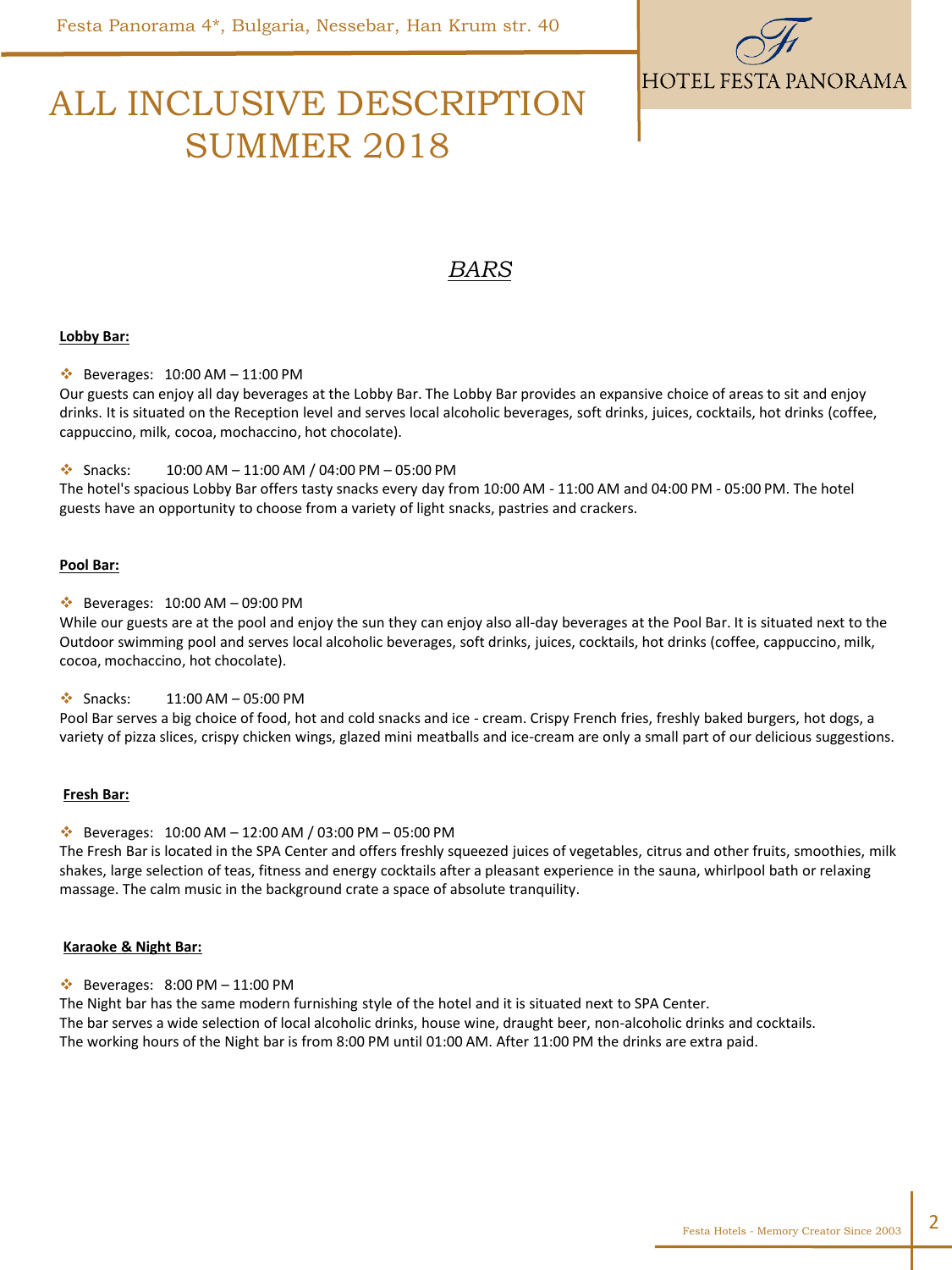Festa Panorama 4\*, Bulgaria, Nessebar, Han Krum str. 40

# ALL INCLUSIVE DESCRIPTION SUMMER 2018

## *ACTIVITIES & RECREATION, INCLUDED IN THE ALL INCLUSIVE PROGRAM*

Our guests have the opportunity to choose from a wide range of activities to make their stay unforgettable.

- Outdoor swimming pool It has a breathtaking sea view. Sunbeds and parassols are available to the guests.
- Indoor swimming pool It is situated in the SPA Center and next to the Fresh Bar which allows to enjoy a relaxed setting with freshly squeezed juice.
- Jacuzzi It can be a good place in which to relax with family and friends. The guests can spend time together sipping a drink or simply having a chat. It is situated in the Spa Center close to the indoor swimming pool.
- Fitness To make our guests feel in good shape and condition during their holiday, we offer a fully equipped Gym with a treadmill, an exercise bike and etc.
- Street fitness It offers a wide range of fitness opportunities for people who are looking to live a healthy, active lifestyle. All ages welcome and no experience is necessary.
- Animation During the season, the hotel offers a rich daytime and evening entertainment program for children and adults. The daytime animation includes water gymnastics, aqua aerobic, volleyball. The evening program includes: dance show, bingo, thematic shows at the amphitheatre zone.
- Mini Club The little ones will enjoy their holiday as much as their mums and dads because the hotel has a fully equipped mini club where our animators organize a mini disco and all kinds of activities for the children.
- $\cdot \cdot$  Wi Fi Wireless Internet Connection is available everywhere in the hotel so our guests can share their memories everyday in real time.
- ◆ Mini library next to the Reception The guests can choose from many international books to read while they relaxed at the Swimming pools or the Lobby Bar.

**HOTEL FESTA PANORAMA**